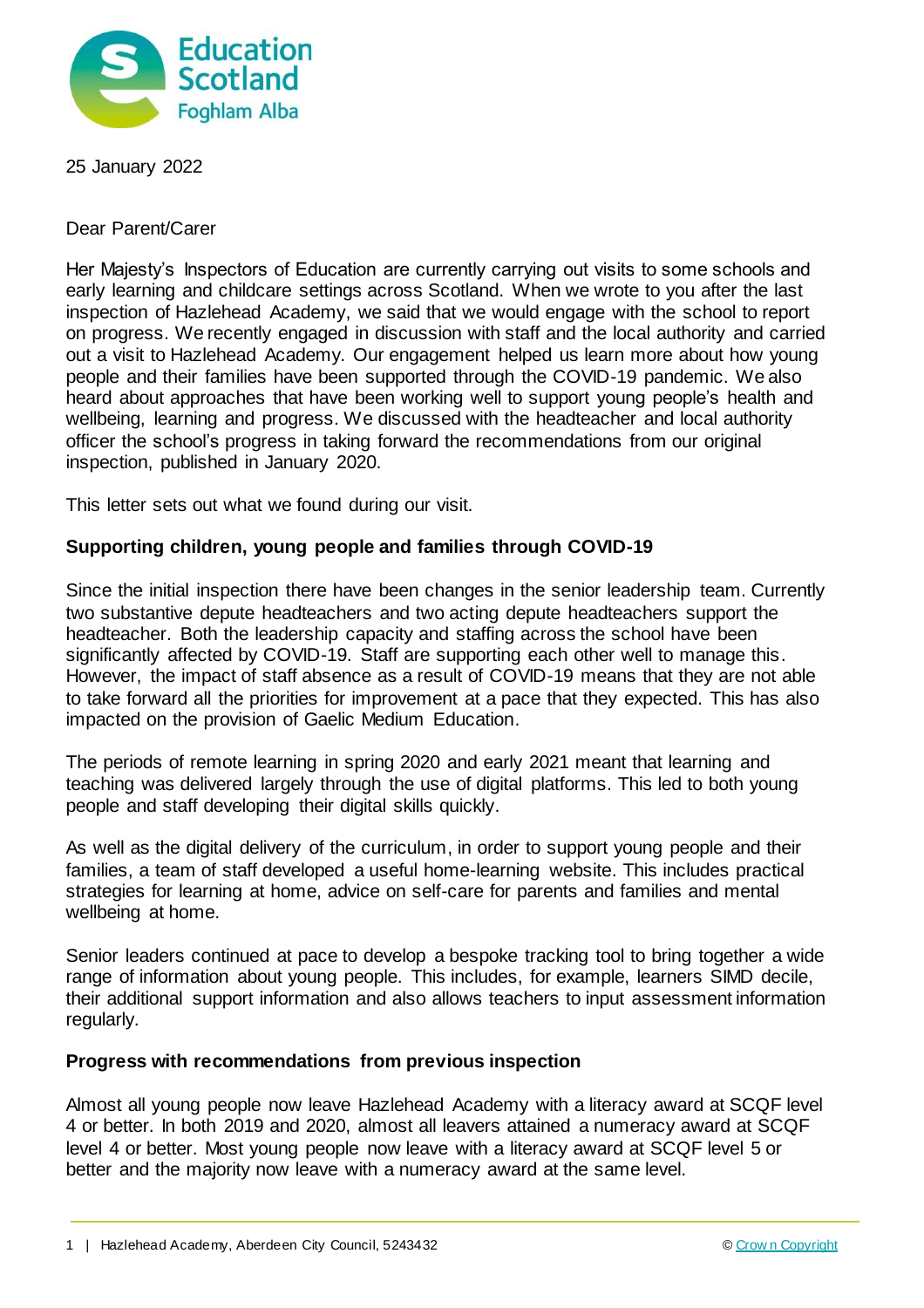

Whilst the overall attainment of young people in S4 has improved, the attainment of young people in S5 and S6 is consistently lower than comparable schools across Scotland. We have advised senior leaders that faculty heads and teachers need to focus more on improving the quality of learning and teaching, and on having higher expectations of what young people can achieve. Consistently, almost all young people leaving Hazlehead Academy enter a positive destination, and in 2020 the percentage of young people from S4 leaving for a positive destination was significantly higher than comparable schools across Scotland.

The school improvement plan is not yet focussed enough on what staff need to do to ensure young people have high quality educational experiences in both English and Gaelic Medium Education. Senior leaders, along with stakeholders, should now work together to be clearer about what will make the biggest difference to improving the attainment and achievement of all young people. They should then develop a plan to check the progress being made.

Staff have made some changes to courses and programmes offered in the school in the senior phase. This is improving the options for young people. We have asked senior leaders to consider working more closely with other partners or agencies to extend the curriculum choices further. This includes ensuring that choices are offered at the right level to allow young people to achieve the highest level of qualifications they are capable of.

In most classrooms there is a positive and purposeful atmosphere. In a few lessons, voung people are highly engaged and motivated in their learning. There remains scope to provide tasks and activities which are well matched to the needs of young people.

Teachers have worked well to develop the ways they provide feedback to young people about their learning. This includes using digital methods, and written and verbal comments, specifically designed to help young people know what it is they need to do to improve their learning. This is working better for young people in the senior phase. Teachers are continuing to develop the quality of feedback for young people in S1 to S3.

Staff are at the early stages of developing their plans to take forward improvements for Gaelic Medium Education. As a result of staff changes the school was without a teacher of Gaelic for some time. This has now been resolved and there are early indications of positive impact. This has the potential to enhance the development of Gàidhlig as a National Qualification, and further learning through Gaelic. Senior leaders need to ensure that they continue to develop Gaelic Medium Education leading to young people's achievements being recognised with appropriate National Qualifications and awards.